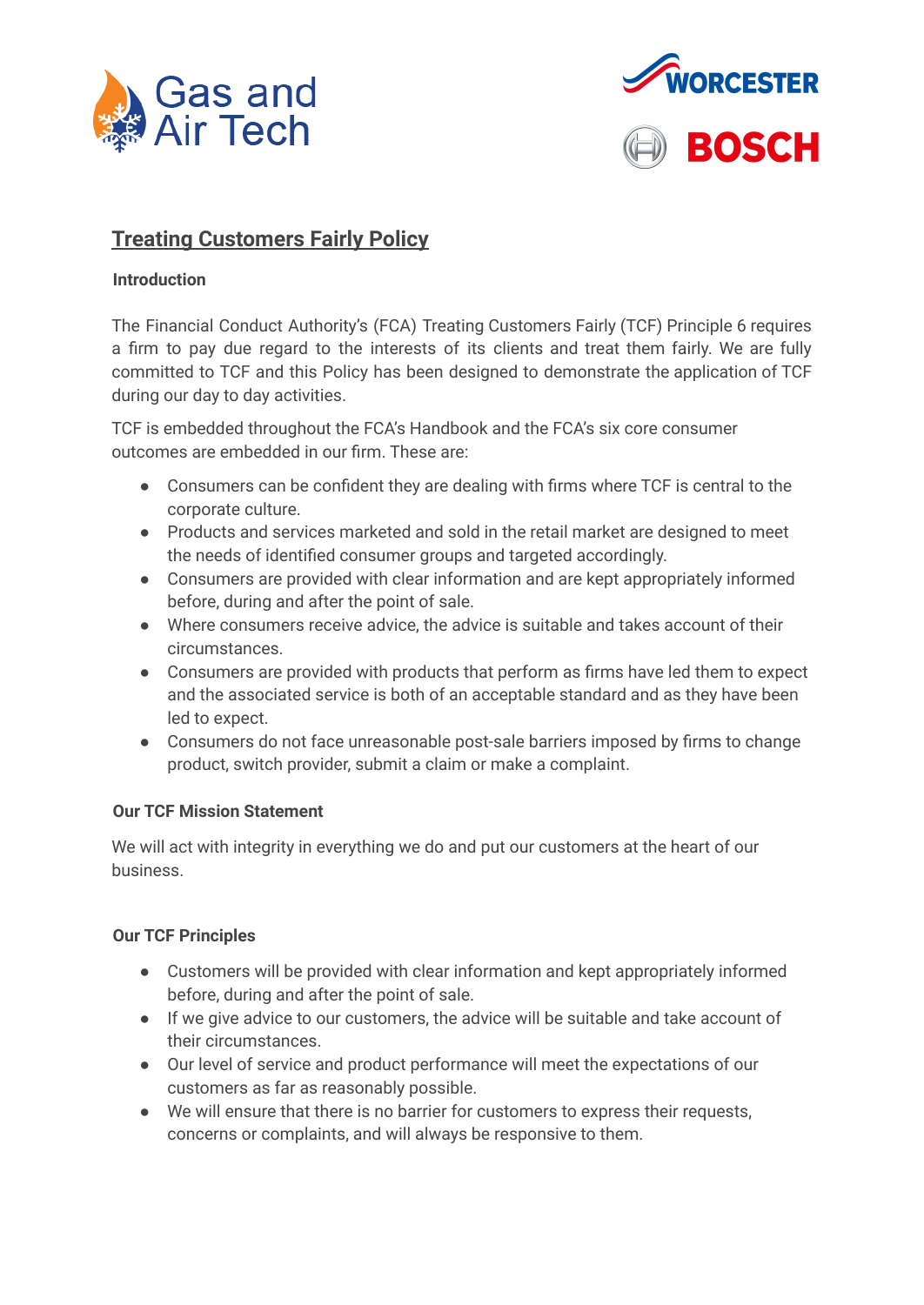



● Products and services will be designed to meet the needs of our customers.

# **Assessing and implementing our TCF Principles**

## **Marketing**

All our financial promotions and marketing materials are reviewed to ensure that they are appropriate for our target audience and are presented in a clear, fair and not misleading manner.

# **Sales, Advice, Management**

When providing advice, our advisers obtain a detailed understanding of the customer's needs so that our recommendations are suitable. We ensure that our customers understand the risks involved with any service or product offered and are aware of all fees and charges.

# **Post-Sale Information and Support**

We strive to keep our customers informed pre, during and post contract. Appropriate records are held and can be provided as required on an ongoing basis. We have appropriate capacity for storing and processing information to ensure continuous support. We have no post-sale barriers in place which restrict customers' access.

## **Policies and Procedures**

We have policies and procedures that are relevant to the fair treatment of our customers and which also meet FCA requirements. These are (this not an exhaustive list):

- Conflicts of Interest Policy
- Data Protection Policy
- Vulnerable Customers Policy
- Training and Competence Policy
- Financial Crime including Bribery & Corruption & Money Laundering
- Complaint Handling Procedures
- Financial Promotions Procedures

# **Management Information (MI)**

We produce MI to assess our performance against the TCF principles. We ensure that MI is accurate, timely, consistent and relevant to assist the business to make informed decisions in the best interests of our customers. We produce MI reports which are reviewed regularly by senior managers, directors and board members in various meetings.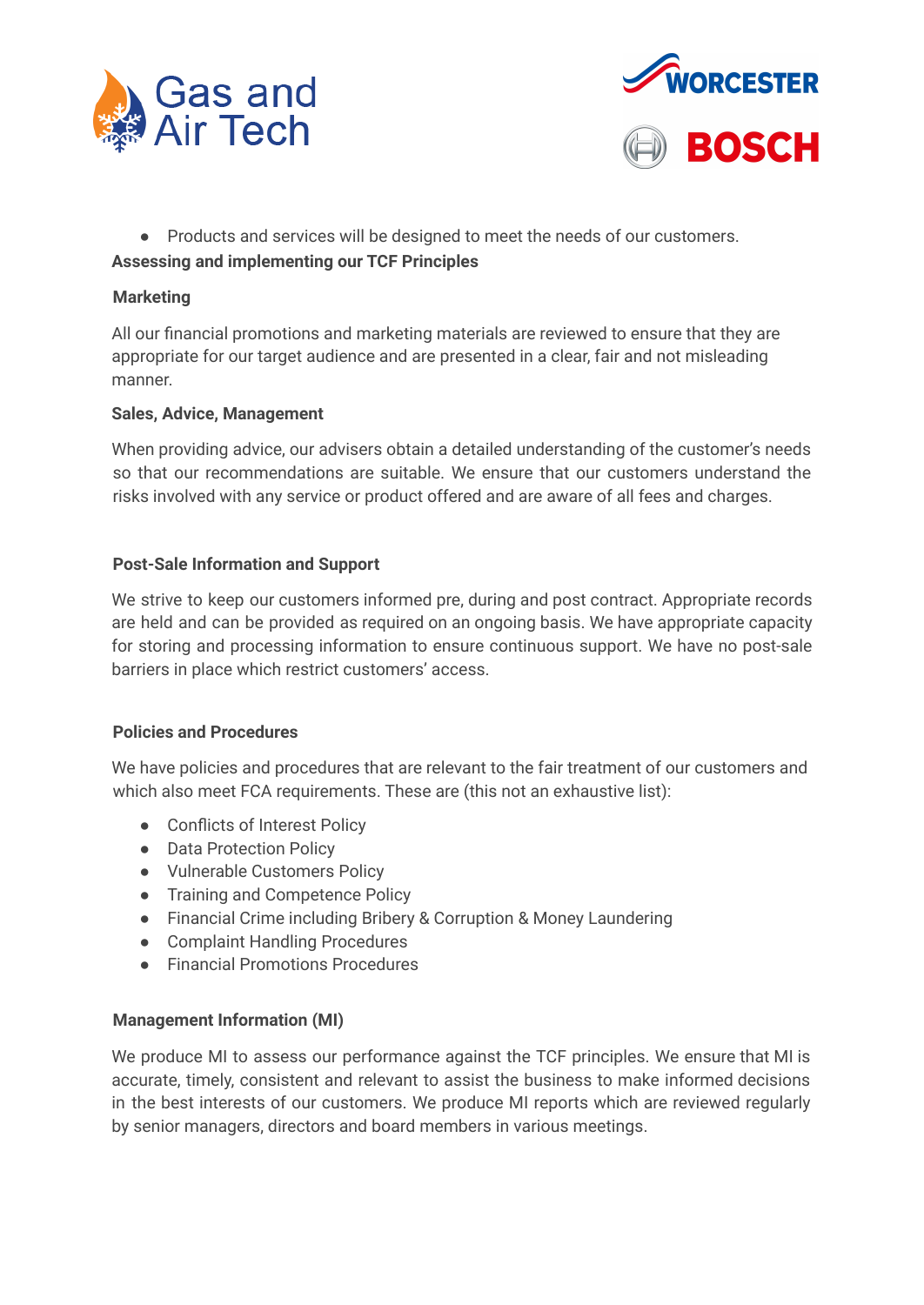



#### **Awareness/Training**

We ensure that all advisers and staff are familiar with the TCF Principle and its outcomes. In addition, where applicable, advisers and staff are trained to advise on and adequately explain our products and services. We make sure that all advisers and staff achieve the necessary qualifications and training to carry out their role to the required competence level. We undertake regular monitoring and assessment of our advisers and staff so that we can ensure their competence.

#### **Compliance**

We maintain a Compliance Monitoring Programme which clearly lists areas of responsibilities and the frequency of checks required.

We have a compliance team who is independent and regularly monitors all key areas of regulatory compliance including TCF.

Every year we carry out a TCF Self-Assessment to measure our performance and which highlights areas of improvement

#### **Remuneration**

We operate a remuneration model that does not reward on sales performance only, to mitigate sales bias. We reward non-sales staff in a which does not negatively impact on the treatment of our customers. All staff contribute to the firm's overall target. The sale of finance is not incentivised.

#### **Complaints**

Our goal is to provide excellent customer service and complaint handling plays a major part in our TCF policy. We deal with customer complaints fairly and objectively and attempt to put things right as quickly as possible, in accordance with the requirements of the FCA Dispute & Resolution Handbook. All complaints are recorded and monitored, and a root cause analysis performed. All are reported as MI and analysed in senior management meetings.

#### **Conclusion**

We encourage a culture of personal responsibility and impress upon all involved with our firm that a good culture is central to the economic health of our firm. We strive to build a strong conduct culture which builds both customer trust and inspires employees. Getting the culture and conduct right is in the interests of our economic strength and our shareholders.

We frequently review our policies, procedures and practices to ensure that TCF remains central to our firm.

We ask our clients to provide us feedback, sometimes formally through customer surveys, so